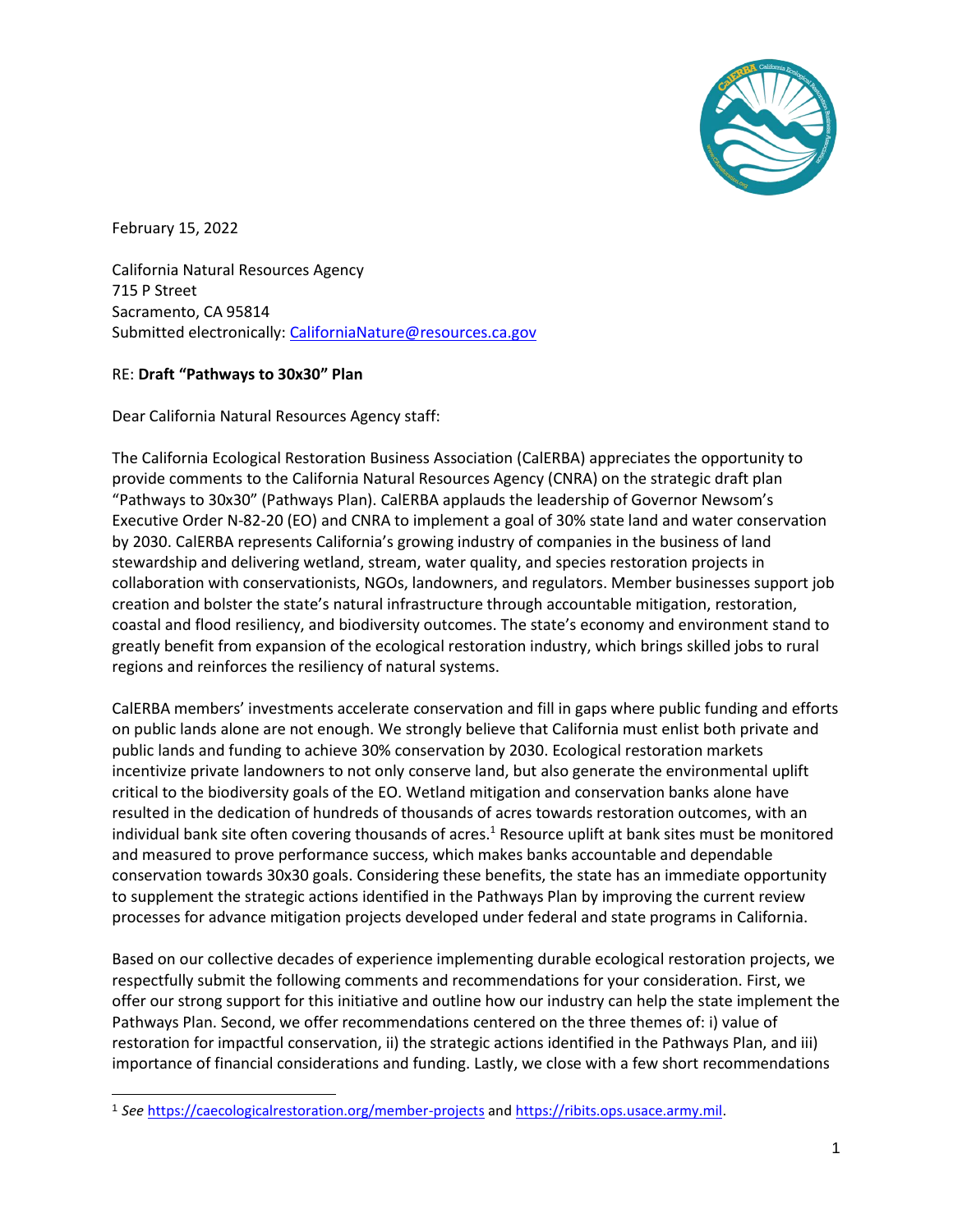on specific details of the Pathways Plan. These comments and all positions from CalERBA are informed by our report *Principles of Nature-Based Solutions*, enclosed with this comment letter.

## **I. Support for the Pathway Plan's Key Objectives and Core Commitments.**

CalERBA strongly supports the Pathway Plan's Key Objectives and Core Commitments outlined on pages 11-23 of the draft report. As land stewards and ecologists by training and practice, we understand well the myriad of valuable ecological benefits that restoration and conservation efforts provide and strengthen in our communities' ecosystems. In particular, our members' projects help "Protect California's unique biodiversity" (Objective 1) and "Conserve places that help California achieve carbon neutrality and/or build climate resilience" (Objective 3).

CalERBA members commonly deliver restoration projects under offset programs or a direct procurement model that seeks a specific ecological outcome for a protected resource. While the restoration project may only receive credit for the single protected resource, the project's siting, restoration work, and long-term protection produce benefits that cut across a range of ecological functions and multiple species' needs. For example, a wetland restoration bank is valued for the wetland habitat it restores or a conservation bank for the specific endangered species habitat it provides. But, these bank sites are also offering needed habitat for other plant and animal species, thus boosting biodiversity, and the sites are often located to fill conservation gaps on private lands and repair ecosystem services. Notably, under the watershed approach, $<sup>2</sup>$  many wetland and stream restoration</sup> projects are positioned to reconnect historic floodplains, which directly increases resiliency of local communities against climate change fueled extreme weather events.

CalERBA also applauds the Core Commitment on safeguarding economic prosperity, especially the principles to "use voluntary and collaborative approaches to identify and conserve lands and coastal waters," and "provide training and workforce development opportunities for jobs in resource protection, conservation, and outdoor access related fields." CalERBA believes that ecological uplift equals economic uplift for California. Indeed a recent state analysis of landscapes conserved by the California Rangeland Trust found that over 300,000 conserved acres provide \$1Billion annually in various ecosystem services and that conservation easements return \$3.47 for every dollar invested.<sup>3</sup> Other recent studies have found that wetlands provide billions in storm protection value and can offer a geographic region up to \$4.2B per year in sediment, pollutant, and safe drinking water benefits.<sup>4</sup> In short, investing in our natural systems and places will itself provide economic prosperity to the state.

Our industry and members are an example of the promising jobs, economic returns, and capital investment opportunities behind the inter-disciplinary field of resource protection and conservation. Nationally, the ecological restoration sector that CalERBA members operate within produces an

l

<sup>2</sup> *See* 33 CFR 332.3.

<sup>3</sup> Butsic, V., Huntsinger, L., Johnsen, R., *Evaluating Ecosystem Services: Values & Return on Investment of Conservation Easements held by the California Rangeland Trust*. Available at: <https://rangelandtrust.org/ecosystem-service-study/> (last accessed 2.7.22).

<sup>4</sup> *See* Tariq Aziz, Philippe Van Cappellen. *Economic valuation of suspended sediment and phosphorus filtration services by four different wetland types:* A preliminary assessment for southern Ontario, Canada. Hydrological Processes, 2021; 35 (12) DOI: 10.1002/hyp.14442; Robert Costanza, Sharolyn J. Anderson, Paul Sutton, Kenneth Mulder, Obadiah Mulder, Ida Kubiszewski, Xuantong Wang, Xin Liu, Octavio Pérez-Maqueo, M. Luisa Martinez, Diane Jarvis, Greg Dee, *The global value of coastal wetlands for storm protection*, Global Environmental Change, Volume 70, 2021 [\(https://www.sciencedirect.com/science/article/pii/S0959378021001072\)](https://www.sciencedirect.com/science/article/pii/S0959378021001072).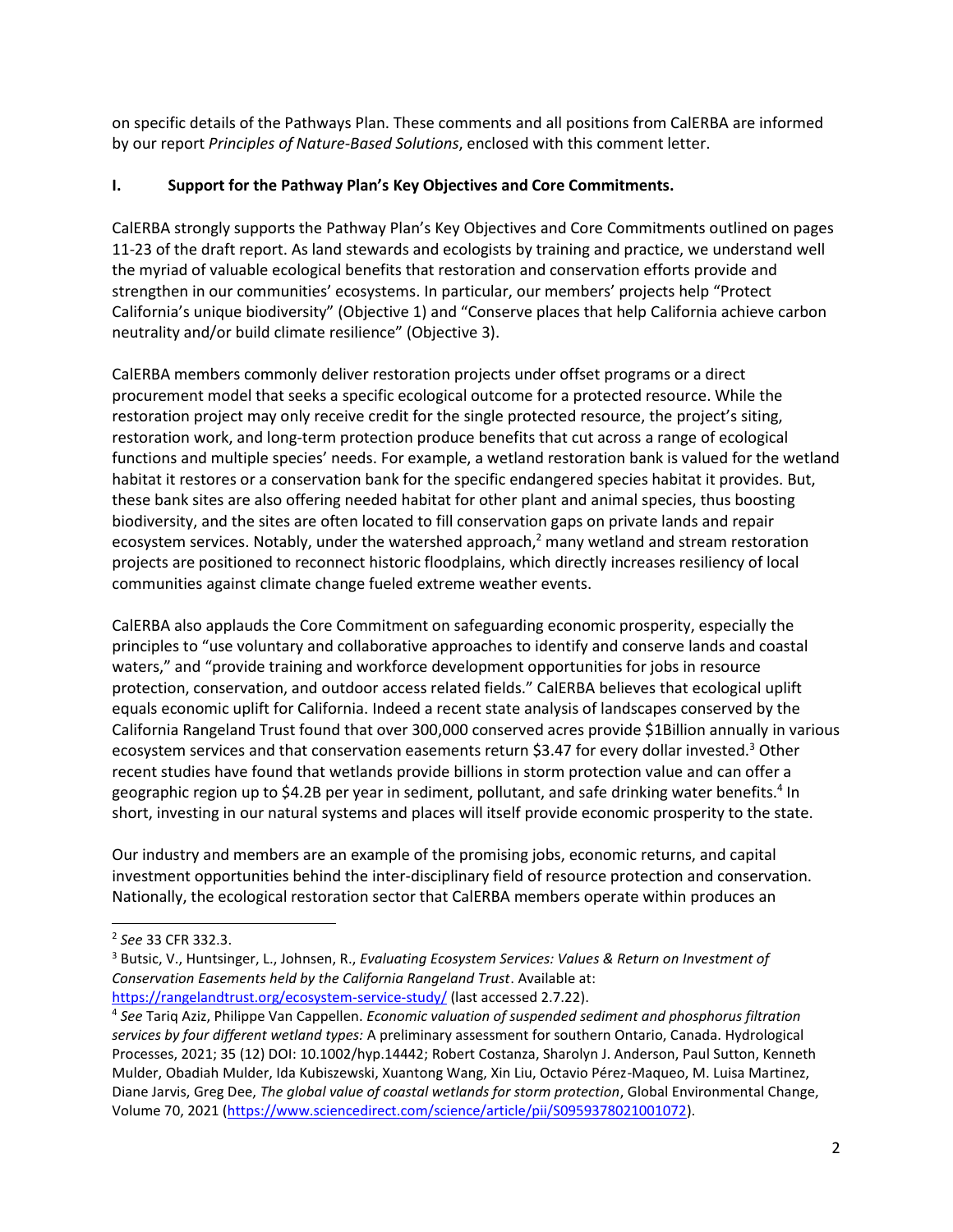estimated \$25 billion in annual economic output and supports 225,000 jobs and growing.<sup>5</sup> To put those numbers in perspective, the ecological restoration industry now offers more job opportunities than the well-known iron and steel, logging, and coal mining sectors.<sup>6</sup> We fully agree that a trained workforce initiative is necessary to fill these job roles and re-tool workers from other rural sectors toward a rewarding career in restoration. CalERBA industry leaders have already started to invest in this training initiative at a regional level and we welcome the opportunity to coordinate with CNRA at the state level to maximize and scale this effort.<sup>7</sup>

Lastly, CalERBA offers our strong support for the strategic action "Institutionalize Advance Mitigation." CalERBA members are experts in delivery of advance mitigation from our years of successful mitigation development under wetland, stream, and conservation banks, and more recently members' experience collaborating with CalTrans and the Project Delivery Team on advance mitigation options and templates. In implementing this strategic action, we urge all state agencies to enforce CalERBA's durability, sciencebased, and equivalency principles in requirements for all advance mitigation models and mechanisms, including NCCPs, HCPs, RCISs, and banks. For further discussion on our support for advance mitigation and restoration to reduce temporal loss, we refer to pages 12 through 14 of the enclosed *Principles*.

## **II. Recommendations to Strengthen the Pathways Plan:**

l

### **a. The Unique Value of Ecological Restoration.**

CalERBA appreciates the Pathway Plan's vision for 30x30 as a mosaic of conserved areas working in concert to deliver connectivity and conservation outcomes at scale. Ecological restoration, i.e. the generation of ecological uplift, is an essential part of creating the 30x30 mosaic and reversing unique habitats' and ecosystem functions' degradation to achieve biodiversity and resiliency results. Looking at CalERBA members' portfolios of projects, we are specialists in siting, constructing, and managing ecological restoration projects at scale and adjacent to or maximizing existing conservation designations. We see that restoration is often the final but critical outstanding piece in landscape or watershed scale conservation efforts, yet it is left for last and hardest to complete because successful restoration typically requires greater planning, time, and upfront cost expenditures than traditional conservation or preservation efforts.

To help offset these risks and incentivize valuable restoration investments under the 30x30 framework, CalERBA recommends that the Pathways Plan elevate the role of restoration in the plan. We acknowledge that the Pathways Plan does include mentions of restoration throughout, and we particularly support reference in the "conserved" definition via "land and coastal waters… both intact and *restored*." However, we currently read the Pathways Plan to characterize restoration as on par with preservation efforts. Preservation of unique and irreplaceable resources and areas is essential, but once preservation options for conservation are exhausted, restoration is necessary to provide ecological uplift in degraded areas and maximize their conservation value. It would be a missed opportunity for the Pathways Plan to not acknowledge this value of restoration activities and incentivize investment towards restoration under the 30x30 framework.

<sup>5</sup> BenDor T, Lester TW, Livengood A, Davis A, and Yonavjak L. (2015) Estimating the Size and Impact of the Ecological Restoration Economy. PLoS ONE 10(6): e0128339[. https://doi.org/10.1371/journal.pone.0128339.](https://doi.org/10.1371/journal.pone.0128339) 6 *Id.* 

<sup>&</sup>lt;sup>7</sup> See the Ecological Restoration Workforce webpage available at<https://www.ecologicalworkforce.org/> (last accessed 2.7.22).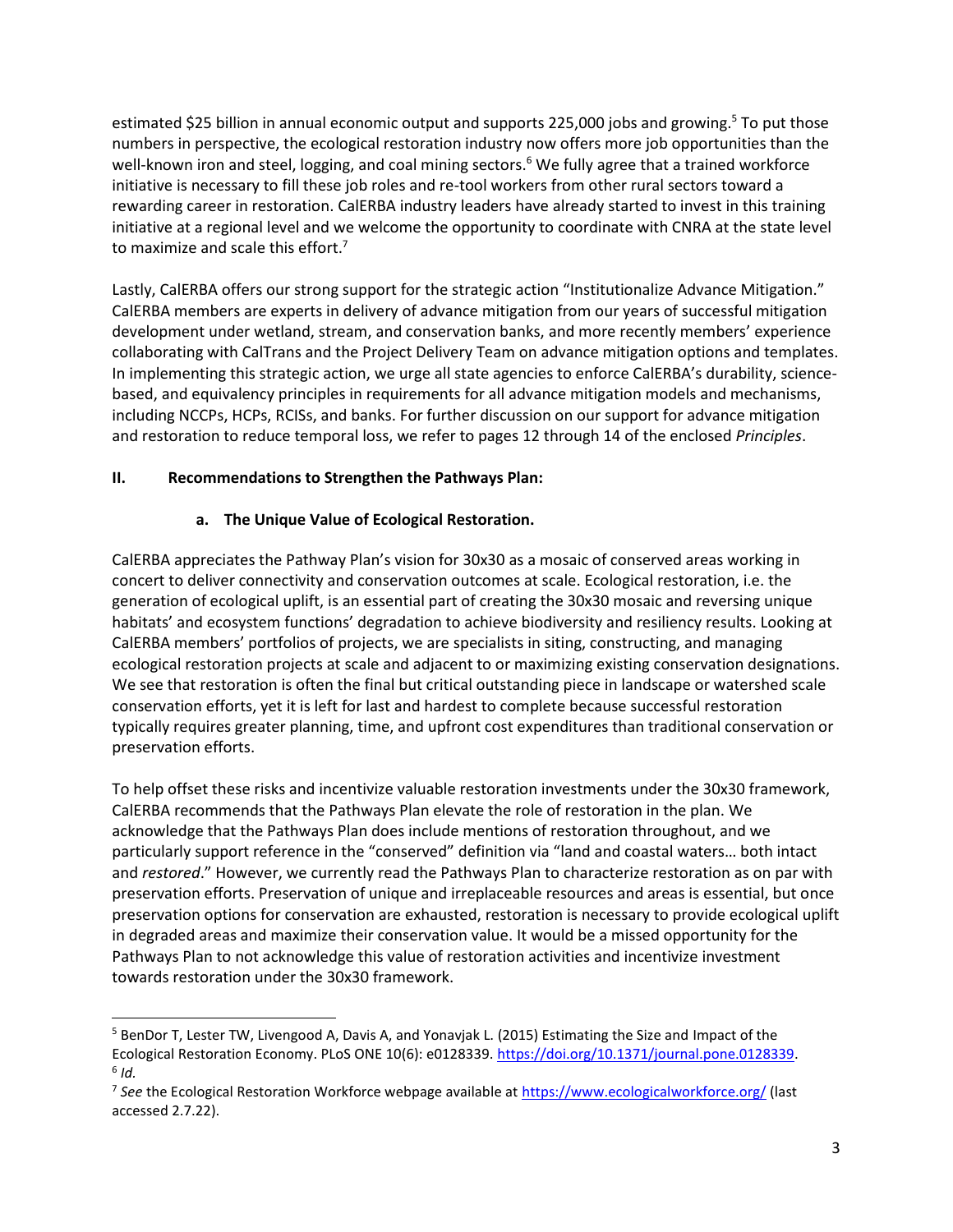Specifically, CalERBA recommends that the state adopt a policy preference for restoration or a sliding preference scale for restoration, establishment, enhancement, and preservation, accounting for warranted exceptions such as unique or a protected species' stronghold habitat that warrants protection and preservation. For language on this preference, the agencies should consider the 2008 Compensatory Mitigation Rule's (2008 Rule) provisions at 33 CFR 332.3(a)(2), including: "Restoration should generally be the first option considered because… the potential gains in terms of aquatic resource functions are greater, compared to enhancement and preservation." When preservation is acceptable, state agencies should note that preservation still entails certain restoration activities and skills, particularly the long term management actions required to ensure a site remains preserved and ecologically productive. Beyond this preference, CalERBA additionally recommends that CNRA and partner agencies commit to programmatic policy incentives and "cutting green tape" targeted actions to expedite ecological restoration project approvals.

### **b. The Meaning of Durability & Mechanisms to Ensure Durability.**

CalERBA supports the Pathways Plan's inclusion of a definition for "conserved" to consistently measure which lands or waters may count or not count towards the 30x30 goal, and use of the phrase "durably protected or managed" within the conservation definition. Durability is a leading fundamental principle for CalERBA and documented within CalERBA's enclosed Principles for Nature-Based Solutions. CalERBA members are in the business of delivering and managing restoration projects that meet stringent "durability" criteria. We [*embrace and support*] these high standards to achieve durability of industry projects because we know such measures and mechanisms are necessary for perpetual management and protection of restored conservation areas. Specifically, our experience shows that durability is achieved through a multi-faceted approach of real estate site protection (typically through a conservation easement), design and construction for self-sustaining ecosystems, adaptive management plan, long-term management plan, and, critically, a financial endowment with adequate funding to support perpetual stewardship (see (c) below for further discussion on this point).

The Pathways Plan addresses the real estate site protection factor primarily through discussion of conservation easements and designations that will classify an area as "durably protected or managed." The report hints at the other factors underpinning durability, i.e. management planning and funding, with the sentence "Effective conservation is an active process that requires continued monitoring and caretaking," but does not go into specific requirements. CalERBA recommends that the Pathways Plan supplement the conservation designations discussion with additional criteria focused on the planning, long term stewardship, and funding that enable "continued monitoring and caretaking." Backing durability with these proven safeguards would also help the state implement the Strategic Action to "Evaluate Conservation Outcomes and Adaptively Manage," which outcomes are difficult to monitor in areas that only have a conservation easement in place and lack management plans and funding.

Similarly, under action 14 "invest in long-term adaptive management, monitoring and stewardship," we recommend adding a sub-action(s) solely focused on effective proven financial models and tools to fund this perpetual stewardship. We encourage CNRA to consider the durability requirements for wetland, stream, and conservation banks as instructive examples and consider precedent from the 2008 Rule and federal and state banking guidance documents, including Bank Enabling Instrument's template provisions on site protection, financial assurances, and endowments. We welcome the opportunity to provide additional practitioner information as helpful and support any training and webinars, particularly on best practices for financial assurance mechanisms and endowments.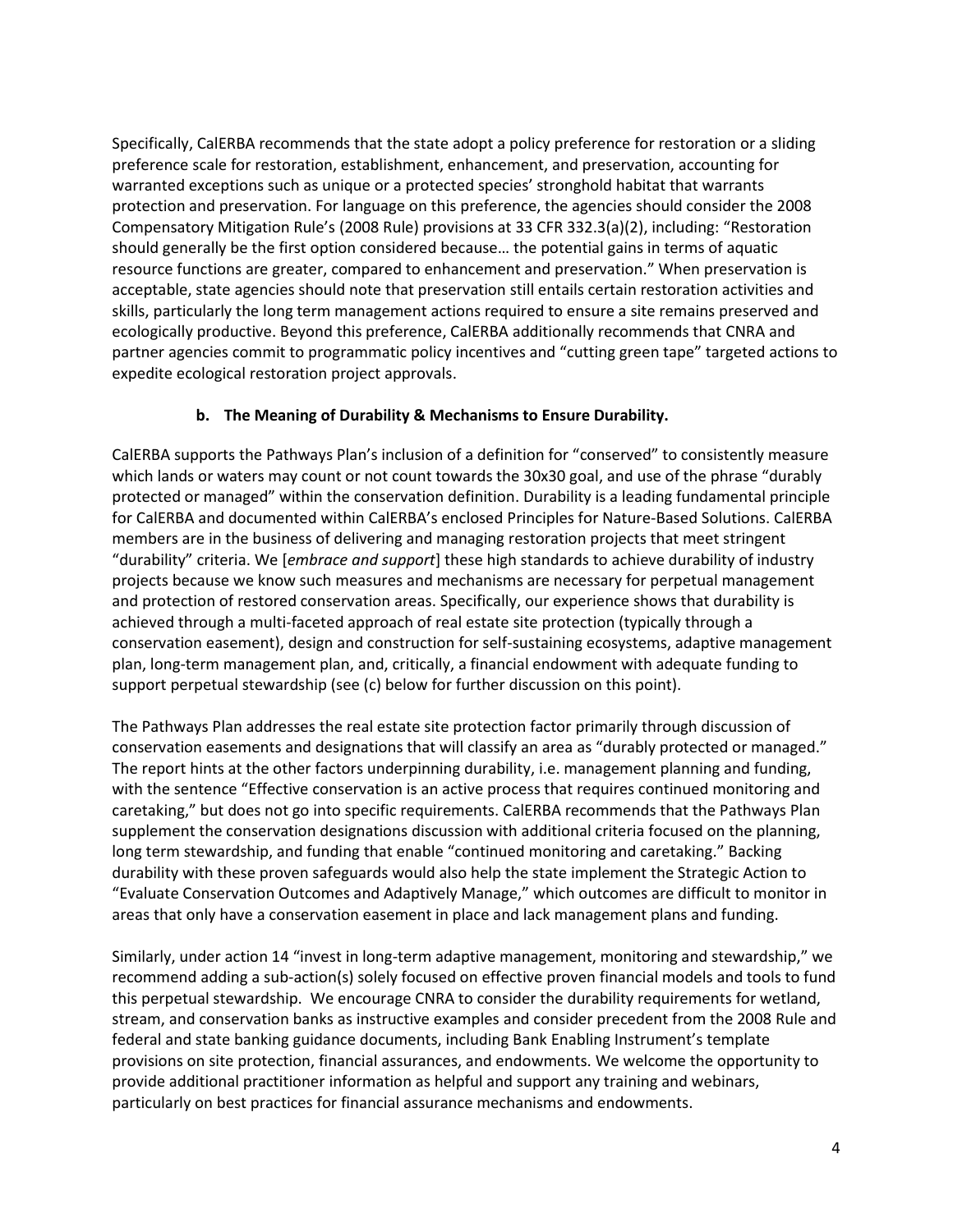## **c. The Importance of Financial Requirements and Funding Eligibility to Act on the Pathways Plan.**

Financial funding is a prerequisite for successful conservation at every stage of the effort. First, upfront capital investment and short term assurances are needed to finance the property acquisition and restoration activities. Then, an endowment or trust is needed to finance perpetual stewardship monitoring and maintenance to ensure durability. Importantly, financial concerns for conservation do not stop at property acquisition. While the Pathways Plan mentions financial incentives and strategic actions to align investments and increase conservation easements, the plan does not dedicate discussion or outline requirements on the proven financial mechanisms necessary to achieve durability. Based on our experience implementing mitigation in compliance with federal and state requirements, CalERBA recommends revising the definition of "conserved" and "durably managed" to include reference to short- and long-term financial mechanisms, and correspondingly revise several strategic actions to incorporate financial considerations, education, and training. We recommend reviewing mitigation and conservation bank requirements for proven examples of the permissible types of short term assurances and long term endowment models.

Lastly, private investment must be leveraged alongside limited public and philanthropic funding to accelerate conservation on private lands and achieve our 30x30 goals.<sup>8</sup> CalERBA supports the Pathway Plan's mention of public-private partnerships under the Strategic Action to "Align Investments to Maximize Conservation Benefits" as "innovative solutions." We recommend building on this theme by directly acknowledging the current impact and potential role of private capital to supplement periodic budget funding. We also urge the state to maximize efficiencies and that application of dedicated public fund commitments identified on page 63 of the Pathways Plan towards 30x30 related efforts through i) the use of RFPs and other creative procurement mechanisms and ii) flexible funding eligibility that allows the private sector to participate and compete with proposals.

## **III. Brief Comments on a few specifics of the Pathways Plan.**

- **a.** CalERBA supports the state's investment in the use of technology and databases to track progress towards 30x30 goals, particularly the development of the CA Nature hub and RAPTR tracking database. To the maximum extent possible, we recommend integrating these initiatives with existing tools, particularly RIBITS. We want to also use this opportunity to highlight two prior CalERBA recommendations<sup>9</sup>:
	- 1. Develop a publicly available dashboard that tracks statewide progress on ecological restoration permitting and priority projects. This dashboard would provide an accountable, transparent record on permitting times across project types and track application of fees collected for agency services towards staff training, permit review, and program oversight. CA may look to build on and improve the federal permitting dashboard framework. The dashboard should also monitor progress on restoration and mitigation projects that qualify towards the state's 30 by 30 goal.

```
9
See Cutting Green Tape to Achieve 30x30, November 2020, available at: 
https://img1.wsimg.com/blobby/go/db964621-d130-41a2-bec9-
```
l

<sup>&</sup>lt;sup>8</sup> Consider the opportunity for the environment and more efficient use of public dollars if our biodiversity and conservation policies tap into the expanding ESG movement of institutional investors and funds with an environmental mission. *See [https://www.esa.org/wp-content/uploads/2020/11/ESA\\_IssuesInEcology\\_no.22.pdf.](https://www.esa.org/wp-content/uploads/2020/11/ESA_IssuesInEcology_no.22.pdf)* 

[dd5503ee92cd/downloads/CalERBA%20CGT%2030X30%20White%20Paper%20\(Nov%202020\).pdf?ver=164338300](https://img1.wsimg.com/blobby/go/db964621-d130-41a2-bec9-dd5503ee92cd/downloads/CalERBA%20CGT%2030X30%20White%20Paper%20(Nov%202020).pdf?ver=1643383006798) [6798](https://img1.wsimg.com/blobby/go/db964621-d130-41a2-bec9-dd5503ee92cd/downloads/CalERBA%20CGT%2030X30%20White%20Paper%20(Nov%202020).pdf?ver=1643383006798)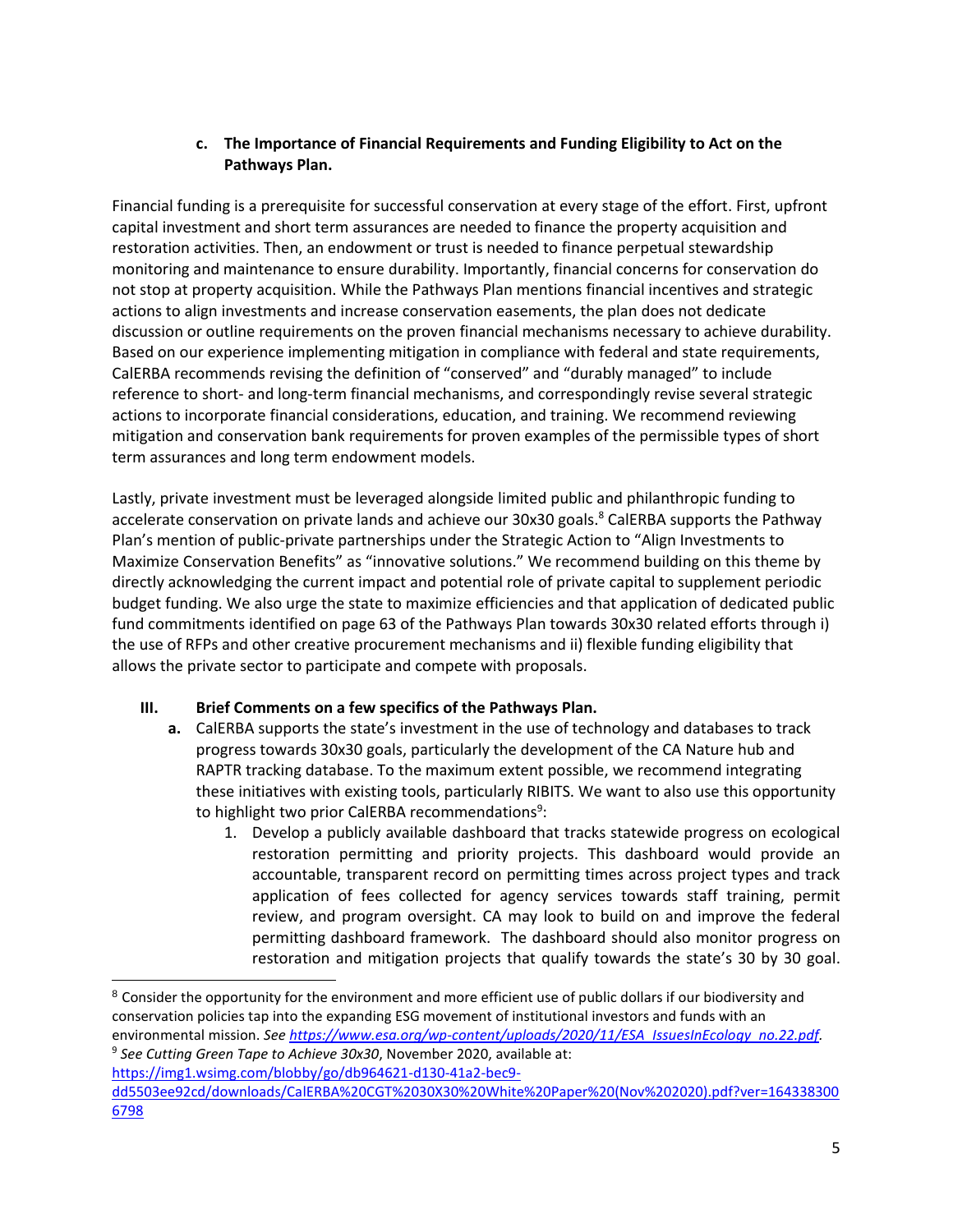State Agencies should coordinate with the Army Corps' RIBITS platform to provide a special designation for pending mitigation projects designated as a high priority for meeting EO goals.

- 2. Through the dashboard or other public notice mechanism, send clear market signals on mitigation and restoration needs for federal and state agency objectives and state infrastructure plans. Facilitate a forum for public, NGO, and private sponsors of restoration to convene and coordinate on restoration responses and the goals of state programs, such as the RCIS. To the extent possible, CA should also consider the requirements and standards for mitigation projects established by federal partners to maximize efficiencies and coordination across programs. When the fundamental requirements of mitigation align at the state and federal levels, restoration providers are incentivized to pursue more multi-benefit projects with diverse ecosystem services since there are multiple regulatory programs driving demand and consistency across programs.
- **b.** CalERBA recommends revising the term "Voluntary Conservation Easements" in Strategic Action 2 to "Increase the Use of Conservation Easements." By practice, conservation easements are entered into willingly and cooperatively by landowners and easement holders. Typically, through the facilitation of a conservation sponsor, an economic incentive to the landowner allows an easement to be placed on title of the property, and may include but is not limited to restoration, preservation, management in perpetuity.
- **c.** CalERBA recommends that federal and state agencies evaluate the utility and implementation of Safe Harbor Agreements (SHA), which are referenced in strategic action 15.4. CalERBA members have not seen SHA's widely used or embraced (by agencies or landowners); however, we believe these can be an effective conservation tool if applied to the "neighboring landowners" of conservation and restoration projects when listed species are involved.
- **d.** CalERBA applauds the dynamic presentation of the Pathways Plan with a mix of text, call-out boxes, photos and other visuals to better convey the Plan's objectives and engage the reader. However, we see an opportunity to further tailor the visuals to fully represent the scale of restoration needed to implement the Plan's objectives and educate the reader on more complex concepts, requirements, and project models through the use of graphics. Specifically, CalERBA recommends incorporation of: images of large scale restoration sites from various views showing the level of civil construction activity that is typical at hundred to thousand acre project sites; team photos of workers at these sites to convey the job potential and present opportunities; and graphics of project timelines and corresponding durability measures (i.e. real estate protection and financial requirements at each project stage). We are happy to help source images from relevant project sites and teams, and shared a link to a few such images in our transmittal email.

#### **IV. Thank You and Summary.**

Thank you for your consideration of the ecological restoration industry perspective and our recommendations on durability, restoration, and funding. CalERBA strongly supports the objectives of the Pathways Plan and state commitments on economic prosperity from ecological prosperity. Additionally, CalERBA offers our support for recommendations submitted by peer organizations that also share first-hand experience as sponsors of restoration projects, especially those of the California Landscape Stewardship Network on the spectrum of long term management and stewardship strategies and actions that inform durability.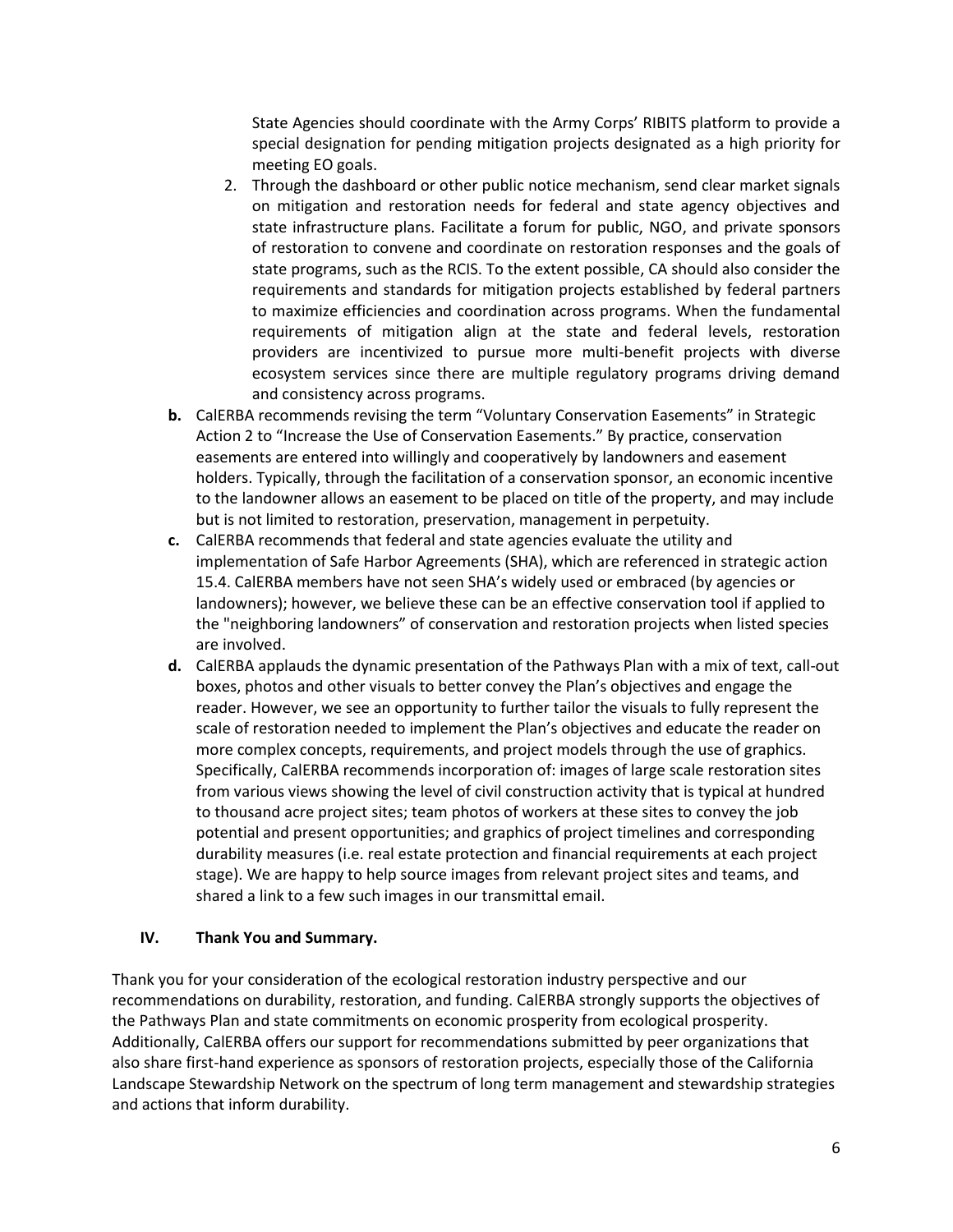Thank you for your efforts and dedication to accelerate ecological restoration and biodiversity outcomes. CalERBA is available as an industry resource and welcomes the opportunity for further discussion on these recommendations.

Sara Johnson, Executive Director California Ecological Restoration Business Association [sjohnson@ecologicalrestoration.org](mailto:sjohnson@ecologicalrestoration.org)

Enclosure: CalERBA's *Principles for Nature-Based Solutions*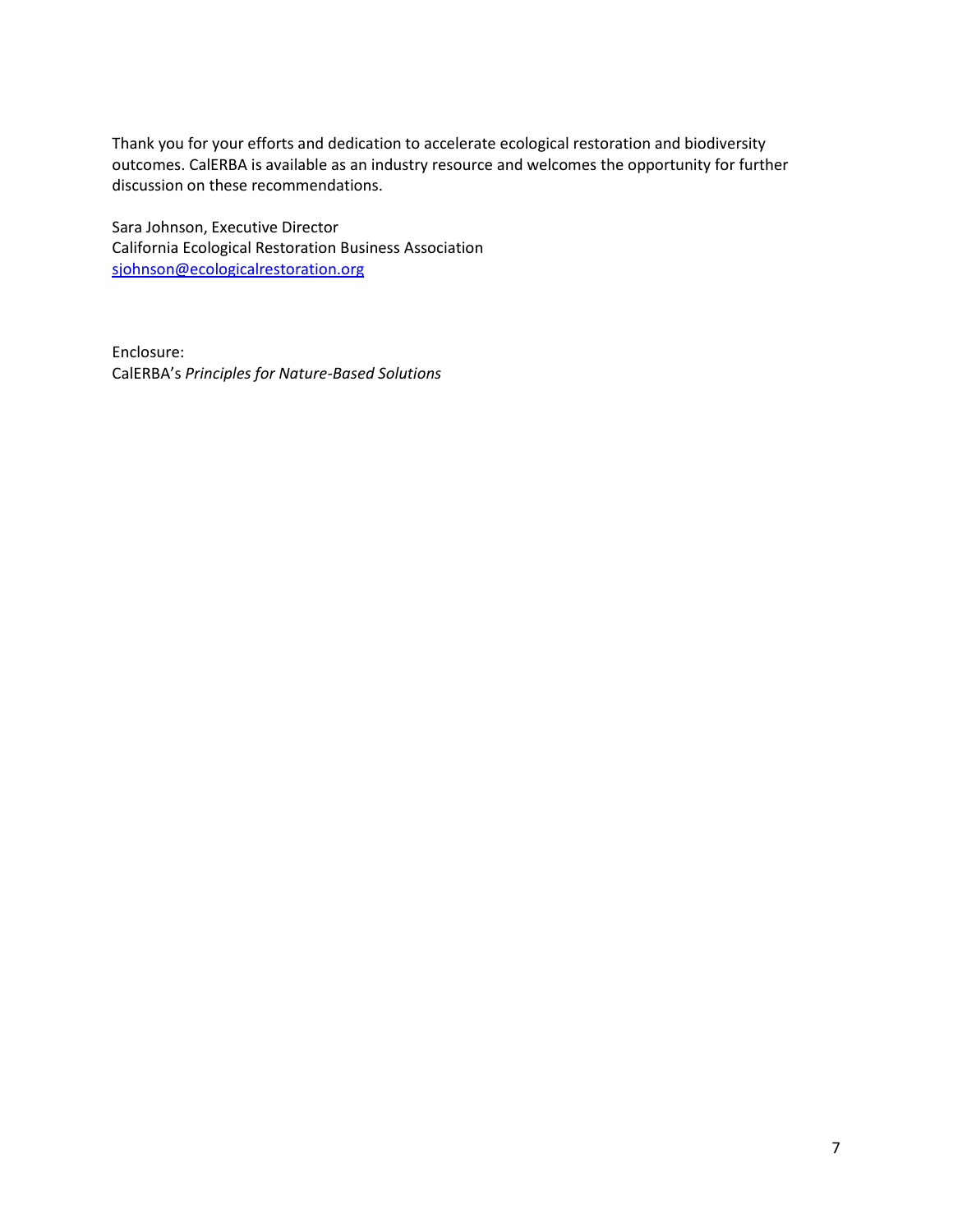# **I. Preface**

The California Ecological Restoration Business Association (CalERBA) represents California businesses and jobs specializing in the delivery of ecological outcomes. CalERBA members provide critical conservation and ecological services spanning from wetland and habitat restoration to water quality and floodplain resiliency. Members' investment in restoring California's natural systems and our long-term protection of those ecosystems addresses our state's urgent need to answer biodiversity and climate change challenges while bolstering California communities' natural resilience. To support expanding investment in these high-quality nature-based solutions, CalERBA is resolutely committed to the promotion of best practices and science for ecological restoration, including certain practices unique to successful ecological restoration projects developed under a compensatory mitigation program.

In this paper CalERBA outlines a set of fundamental *Principles for Nature-Based Solutions* (the Principles), based on reflection of CalERBA's collective decades of practitioner experience and members' diverse environmental portfolios. We believe these Principles should apply across all forms and programs facilitating ecological restoration. CalERBA members typically deliver restoration through one of two pathways: i) either under a resource offset program where an offset is legally required to negate impacts to a protected resource, such as a compensatory mitigation framework, or ii) through a procurement model where a public interest directly contracts for a defined environmental result. Regardless of the pathway, in both scenarios the public outcome sought is protected and restoration has met performance standards to reverse present or prior land and ecosystem degradation. While some of the terms and concepts referenced below are typically unique to mitigation, several are also instructive as best practices and should be incorporated into any ecological restoration project model.

These Principles and all of CalERBA's policy positions are grounded in the association's purpose to advance state policies that support and incentivize private investment in ecological restoration. We believe that private investment in nature-based solutions accelerates and complements tax-payer and grant funded initiatives, and is essential to our state's ability to answer escalating environmental, economic, and social public challenges. Private capital mobilizes at scale when market signals are clear and government policy is applied consistently and equivalently. Sustainable environmental markets rely on predictable government regulations and enforcement. Otherwise, market participants will logically pursue the lowest cost option, undercutting the intent, credibility and success of our environmental policies. CalERBA devotes a section of this paper to the topic of "Incentivizing Investments" to address the reality of these regulatory and market dynamics.

CalERBA's dedication to high and consistent standards for all forms of ecological restoration and services is reflected in these Principles. Policymakers and restoration sponsors' adherence to these Principles will advance environmental markets, ensure science-based, high quality, and cost-effective offsets are available for permittees, and incentivize more investment towards resilient natural infrastructure systems.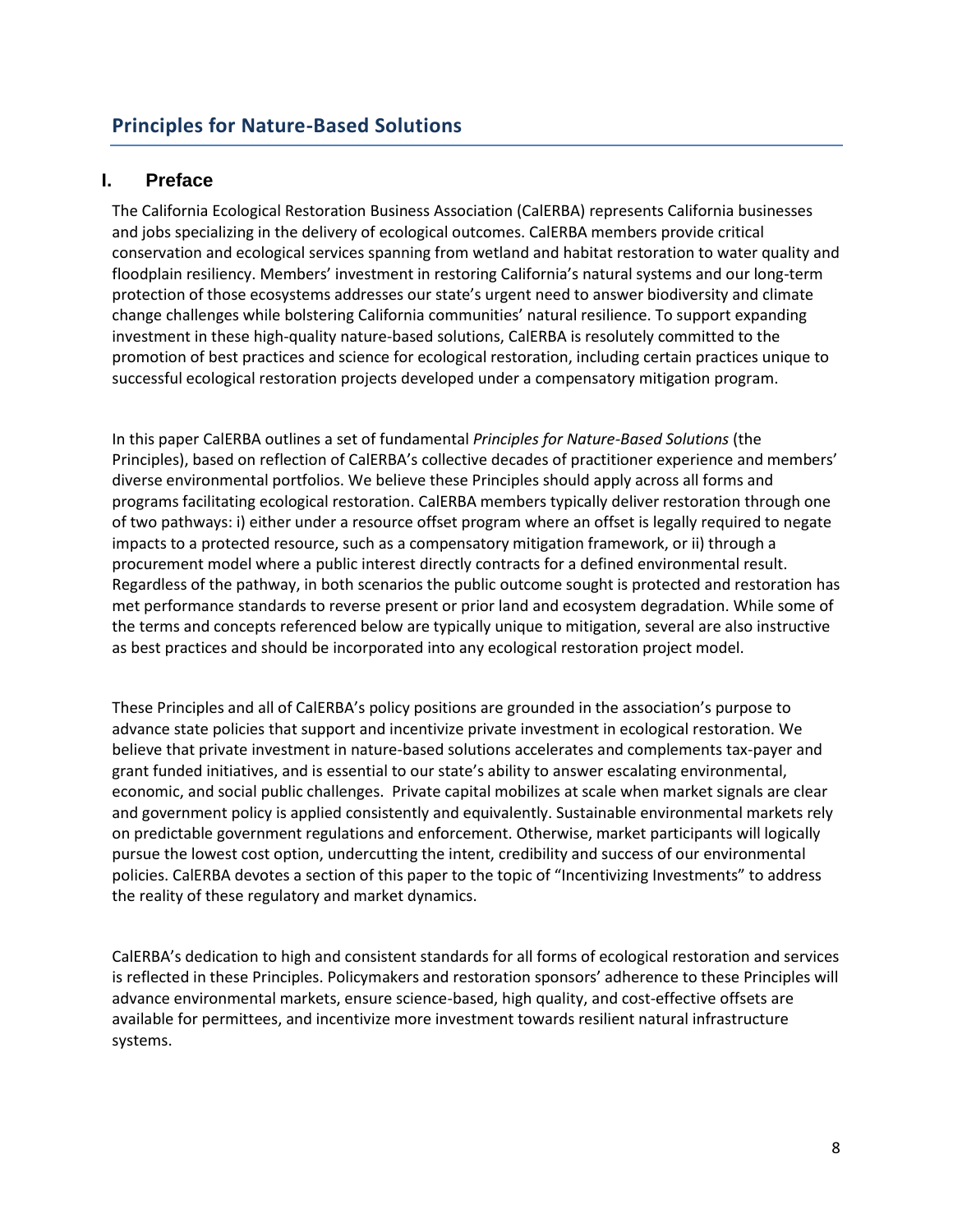## **II. Overview**

Both in California and nationally, CalERBA members have been at the center of the ecological restoration sector's evolution into what it is today – a mature, highly skilled field that supports billions in annual economic output and thousands of jobs. Companies in the business of ecological restoration comprise a growing sector of sophisticated firms backed by substantial capital, from green investors to pension funds. This growth was catalyzed by the adoption of federal and state policies that clearly outline the requirements for environmental outcomes. Nationally, the 2008 Compensatory Mitigation Rule (the "Rule") laid out the framework for delivery of permissible wetland and stream mitigation to offset the unavoidable impacts of development in accordance with Section 404 of the Clean Water Act (CWA). In California, pioneering state policies on advance mitigation and species conservation banking serve as a model for other states and federal policy to follow, and support the case for increased interest in joint wetland and species conservation banks, or multi-benefit projects.

The environment, restoration sponsors and permittees alike benefit from the durability, consistency and transparency provided by stable regulation. However, these benefits are lost without effective implementation. The past decade has shown that ecological restoration suffers when regulations are not enforced equivalently across regions and projects, regulator partners and agencies are underfunded, or permitting schemes inadvertently impose "green tape" that hinders expeditious ecological restoration. During the same time, we've also seen that investment in ecological restoration thrives when a regulatory program is collaboratively developed, fully funded and staffed, and we adopt a partnership approach with regulators to efficiently achieve our shared goals for restoration outcomes.

From this experienced perspective, CalERBA presents these Principles as enduring guidance and foundational to successful delivery of ecological restoration. Again, we recommend that these Principles apply across project types and government programs, including compensatory mitigation for wetlands or streams, water quality, protected species habitat, coastal resiliency, flood mitigation, and turn-key conservation and restoration projects. We identify that Three Foundational Concepts are essential in any of these contexts:

- i) Durability: Perpetual Land Protection & Stewardship,
- ii) Science-Based Design & Performance Criteria, and
- iii) Risk Reduction Mechanisms.

In the first part of this report, we address these Three Foundational Concepts and underlying principles within each that are critical to successful ecological restoration and high-quality, accountable conservation outcomes. In the second part, "Incentivizing Investment in Ecological Restoration," we outline the principles that are necessary for market growth and sustainability. When relevant, we highlight elements that are specific to compensatory mitigation, but also instructive on the development of emerging environmental programs and policies.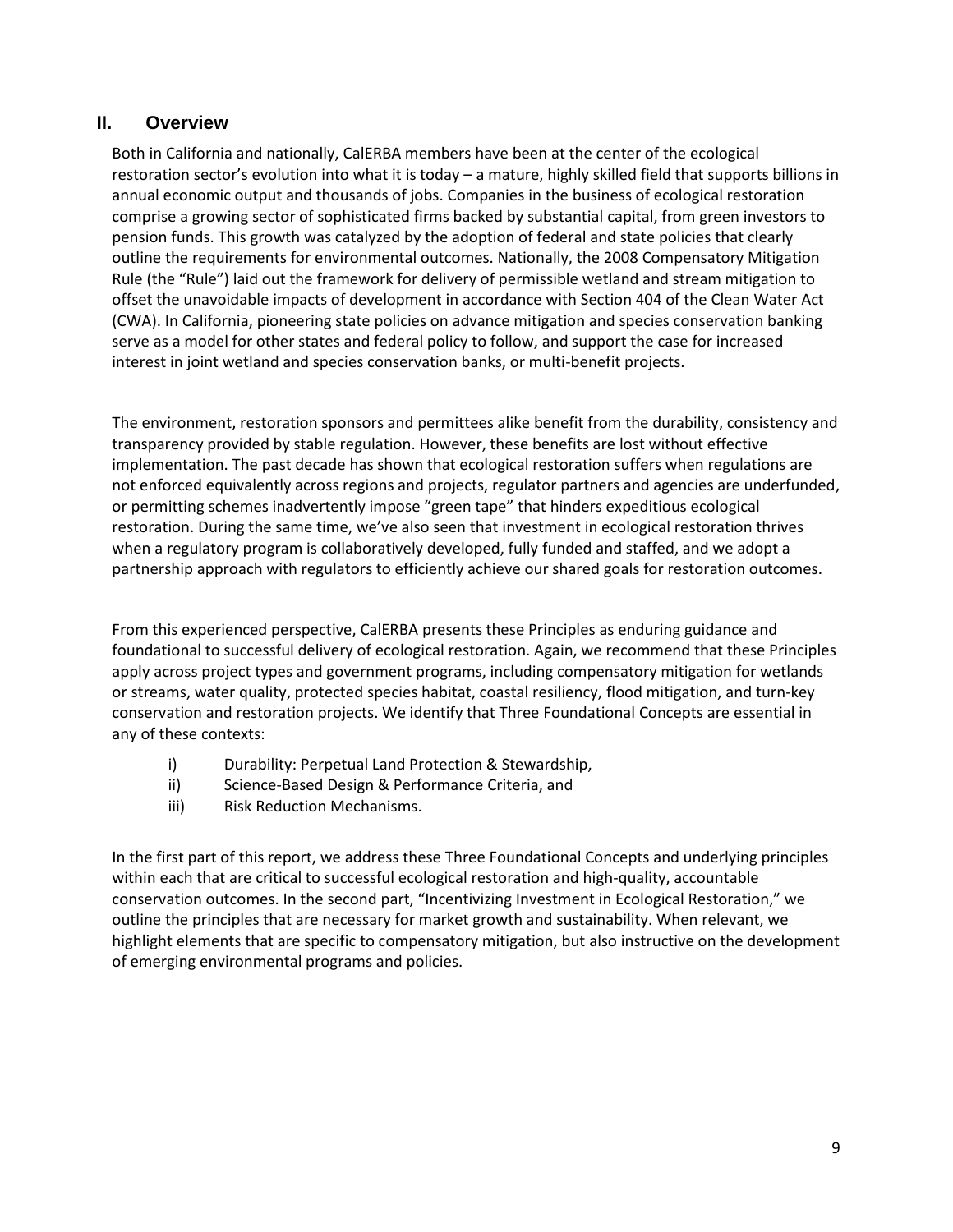# **Part I: Principles for All Ecological Restoration Projects**

### *I. Durability: Perpetual Land Protection & Stewardship*

Ecological restoration projects must be durable and designed with permanency in mind. In the mitigation context, offsets must endure for the life of a project's impacts to achieve conservation goals, such as the CWA's "no net loss" goal. In most instances, impacts result in a permanent loss of ecological function and services and thus necessitate an offset of permanent ecological uplift. Even outside of an offset program, public mandates for environmental outcomes often seek to achieve ecological benefits in perpetuity.

Practitioners' experience finds that a single project element does not deliver "durability," but rather multiple factors working together are necessary. At a minimum, the restoration site must be legally protected through a site protection instrument, such as a conservation easement or deed covenant if the land is under private ownership, or, if the land is under public ownership, a functionally equivalent protection mechanism as permissible by policy or statute. In addition to land use restrictions, there must be adequate funding for perpetual stewardship and adaptive management to ensure durability. Initial project planning and design set a restoration project on a path for success, but monitoring, regular maintenance, and use of adaptive measures, as included in the site's management plan, are necessary to reach long-term sustainable success. This perpetual management plan is only effective if financial resources are in place through an endowment or trust to implement the plan for the life of the project, or in many cases for perpetuity.

The natural world is dynamic and healthy ecosystems have evolved to respond to environmental changes and extreme events with resiliency. Regulators, practitioners, and land stewards benefit from a shared mindset of flexibility to address environmental challenges at restoration sites through the best available sciences. This is particularly true as our country faces a rise in natural disasters and the impacts of climate change. While the risk profile has changed in some regions, ecological restoration sites should not be expected to perform superiorly to naturally occurring features. Current scientific understandings of durability and site resiliency should afford restoration projects realistic expectations to respond to and adjust course after a disrupting natural event.

Note that implementation of two durability elements – the site protection instrument and financial endowment – may be more complex for restoration sited on public lands than restoration under private ownership. In many instances, public lands are not eligible for the same level of land protection as private lands, and financing for long-term management may be subject to the political process of appropriations. For these reasons, policymakers should carefully review restoration proposed on public lands and evaluate if the project meets the same durability standards required for restoration on private lands. Whether on public or private lands, site and financial protection instruments should be transparent, readily available and verifiable to ensure the restoration is permanent.

## *II. Science-Based Design and Success Criteria*

A scientific understanding of a site's potential ecological functional value is foundational to any restoration project. Science informs every major decision, from initial site selection to the hydrology and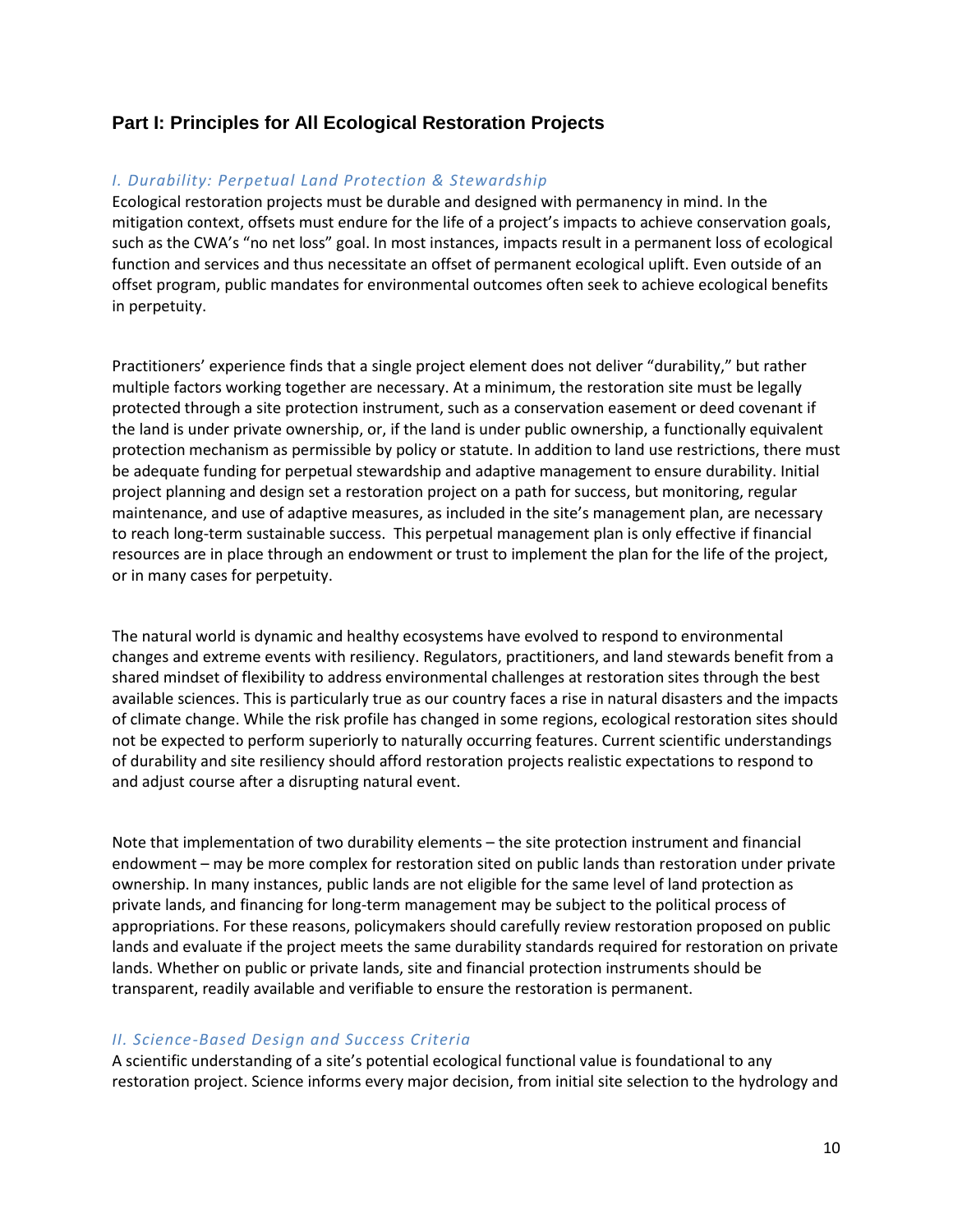plantings to ecological performance standards. While relevant at each stage, science is particularly important in project siting and design planning for success and tracking site performance.

Restoring a tract of land to reintegrate and uplift watershed or habitat functions requires looking beyond the specific tract of land to the broader landscape. A landscape approach uses data to analyze how a specific restoration project could most contribute to the sustainability and resource health of the overall watershed or habitat. This approach leads to better restoration positioning at a scale that accounts for changing watershed or habitat conditions and builds resiliency into an ecosystem. The State-of-the-Art practices for wetland and habitat restoration have advanced dramatically over the past decade, and are now well demonstrated in our private sector industry through engineering design and biological expertise. Our industry's understanding and ability to build in resiliency and connectivity under a watershed and landscape approach are second to none and leading projects for successful restoration.

Scientific assessments, data, and metrics should underpin all restoration project's ecological performance standards. While some flexibility may be built into performance standards, general terms like "trending towards success" are subjective and not clearly defined for purposes of evaluating performance. Science-based metrics are objectively measurable and create a transparent record of ecological performance. A site's baseline data should be compared against progressive monitoring reports to demonstrate the delta of change and progression toward ecological uplift targets. This record creates accountability, builds trust in the project's success, and ensures the project contributes additional ecological benefits to the landscape beyond those that would have been otherwise generated in the absence of restoration.

In the offsetting context, mitigation bank and ILF projects constructed in advance of impacts can most maximize the benefits of science because they have the time to use baseline data in site selection and to conduct robust scientific analyses that inform the site's restoration plan. Compensatory mitigation projects in the monitoring and performance stages can best use science to evaluate and correct course on ecological performance in advance of permitted impacts.

## *III. Risk Reduction Mechanisms*

Ecological restoration requires substantial upfront resource and capital investment in the project planning, construction, and establishment stages. At each project stage, there are varying degrees of uncertainties and unknowns that influence whether a project will meet milestones and adapt to new challenges. Fortunately, multiple proven mechanisms are available to reduce these risks and keep projects on track with restoration targets through the transition to perpetual stewardship. When used in varying combinations, these mechanisms—including adaptive management, implementation of financial assurances, performance criteria, and, for mitigation, credit release schedules—provide risk reduction both to the regulator and the ecological restoration practitioner.

Periodic monitoring reports typically offer the first indication that a project may need adaptive management measures to meet performance standards. Even at the most well-designed sites, some level of adaptive management is often necessary due to the inherently complex and evolving nature of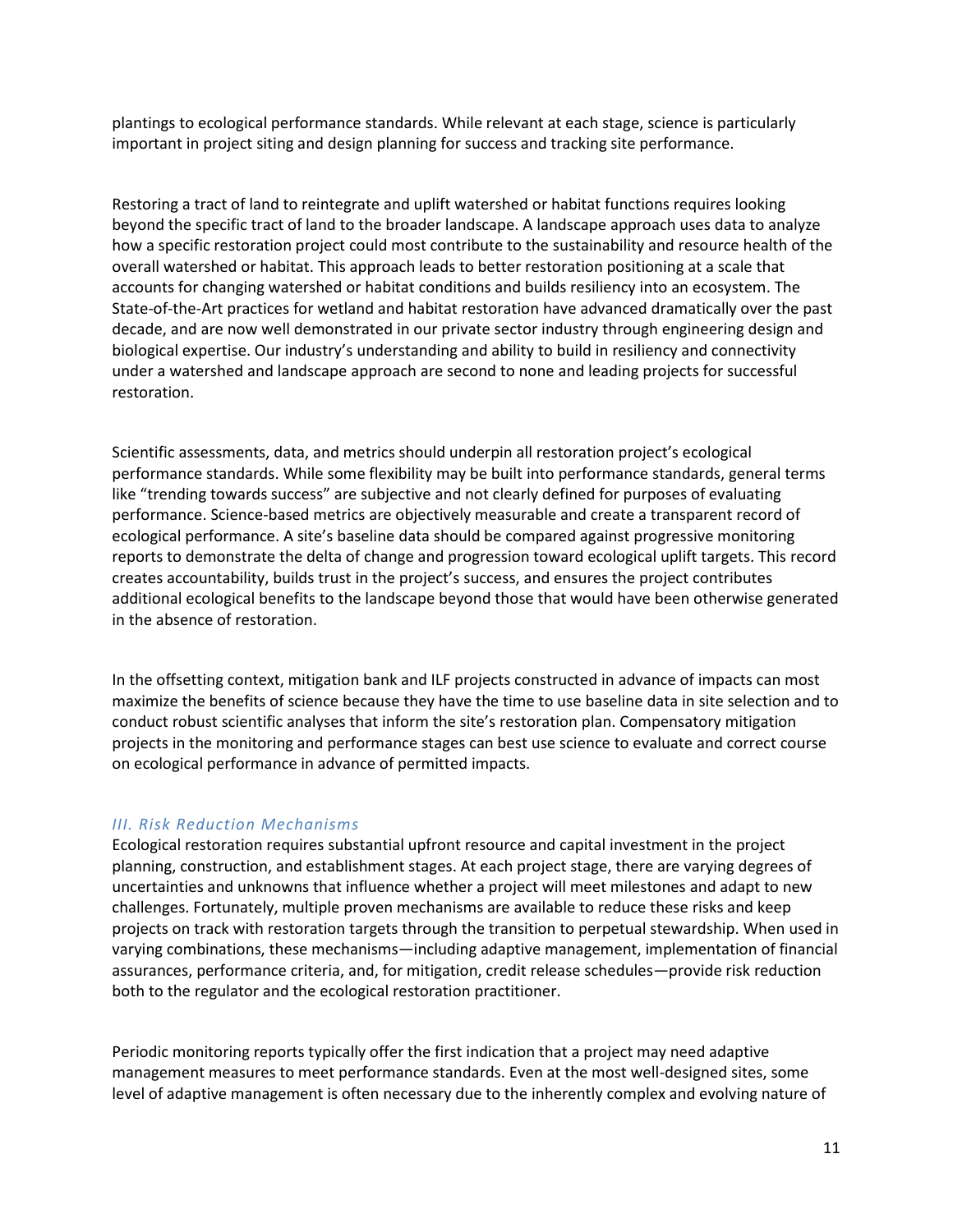biological and physical systems, particularly in the context of climate change. Adaptive management mobilizes the project sponsor or land manager to modify restoration activities in accordance with the approved restoration plan. The flexible approach of adaptive management allows a project to stay on course without changing the performance standard or causing regulatory delays through a compliance action.

Implementation of short-term financial assurances guarantee the construction and establishment of a restoration project, up to the project's transition to long-term management. These financial assurances safeguard against the risks of site performance failure that cannot be addressed by adaptive management or a project sponsor being unable to complete the project. Typical financial mechanisms include letters of credit, escrow accounts, surety bonds and casualty insurance. Key considerations on the best financial assurance for a project are the adequacy of funds to address foreseeable failures and the ease of accessing funds in a timely manner, particularly for projects designed to reduce or eliminate temporal loss.

During project planning, the restoration sponsor and regulator should identify the triggering events for use of financial assurances, exactly how the assurance may be called upon if needed, timeline for doing so, and responsible parties to act on the assurances and correct the performance issue. As the project proceeds through the construction and establishment stages, performance risk reduces and the potential costs to correct a project failure are lower. Implementation financial assurances should be structured as commensurate with a project's perceived risk, and thus should step down as the project moves closer to long-term management.

Specific to mitigation, credit release schedules are used to reduce risk and establish trust between the mitigation bank sponsor and regulators. Credit releases can be tied to specific performance actions such as approval of the mitigation plan or mitigation banking instrument, establishment of the long-term land protection controls, completion of construction, and demonstrated achievement of ecological performance milestones. This tool incentivizes ecological restoration practitioners to complete actions towards the defined restoration outcome in exchange for the release of credits that are sold to recoup the sponsor's investment. If a bank does not meet a certain performance milestone, the regulator can withhold the credit release and prompt the sponsor to pursue adaptive management or other corrective action.

Again in an offsetting context, mitigation achieving performance standards in advance of impacts presents the lowest risk to a regulatory program when compared to offsets developed concurrent to or after an impact occurs. Mitigation in advance of impacts allows for robust scientific due diligence that maximizes the likelihood of success and reduces or eliminates temporal loss of ecological services. Advance mitigation also affords time for a project sponsor and regulator to collaboratively address changing ecological conditions, whether through adaptive management or financial assurances, and still meet performance milestones.

Environmental programs and policies should incentivize mitigation in advance of impacts to bolster continued industry investment in advance mitigation models and promote the least temporal loss of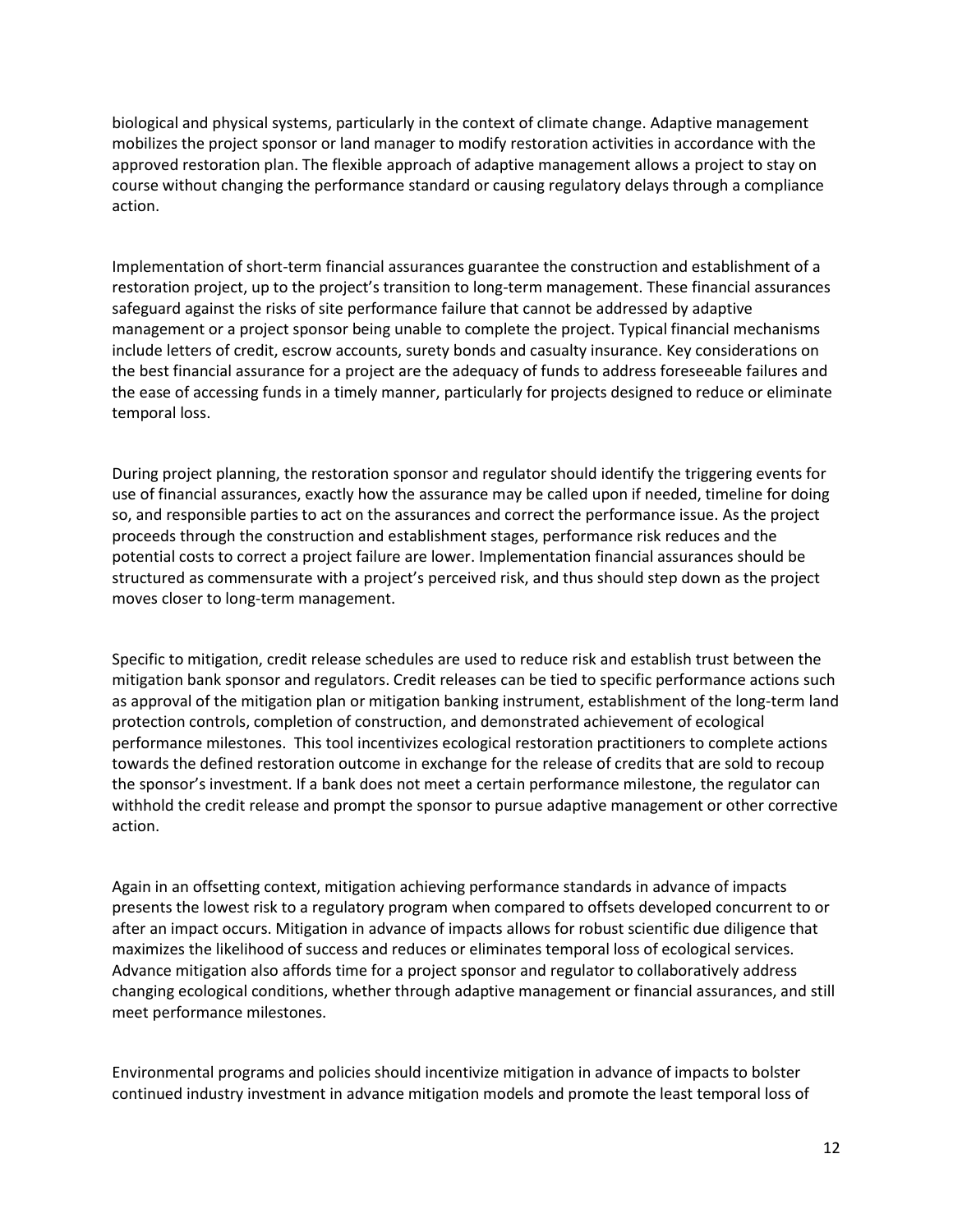ecological services. All forms of restoration delivery and the environment benefit from oversight and monitoring to ensure implementation is timely and in advance of connected impacts as often as possible. When restoration projects do not timely apply funds or otherwise fail to take action towards their targeted ecological outcomes, then risk increases for all parties and jeopardizes trust in our environmental programs. Regulators and restoration sponsors should collaborate to reduce these risks by utilizing market-based strategies and innovative partnerships for timely implementation and work towards our ecological restoration goals. Collectively, risk reduction measures and policies are proven to limit environmental programs' liabilities for permittees and government, and reduce reliance on finite taxpayer dollars.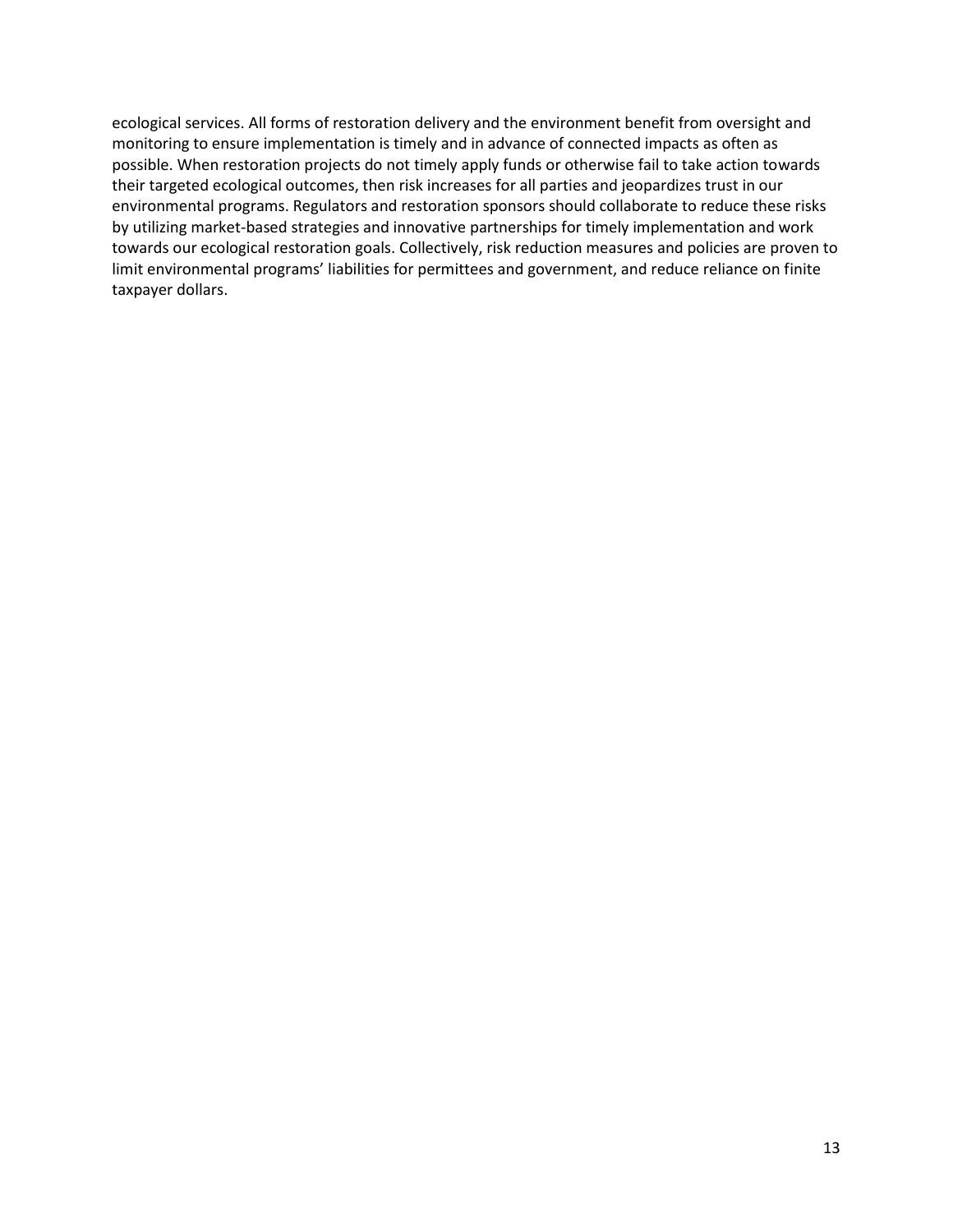## **Part II: Incentivizing Investment in Ecological Restoration**

The demand for ecological restoration is pressing across the board: escalating natural disasters call for more resilient natural defenses, infrastructure seeks efficient and accountable environmental offsets, and public need grows for clean water, clean air, and protected natural spaces. But these environmental challenges cannot be met by public funds and actions alone. Meaningful progress requires engagement of all potential resources, including private capital, towards ecological restoration and resiliency results. Private capital flows to environmental markets when market signals are clear, standards are predictable and consistent, and government implementation is equivalent and fair across market players.

Beyond the policies discussed below, a collaborative partnership between restoration sponsors and the government authorities overseeing restoration implementation is a foundational element for sustained investment. Despite the best policies and programs in place, if agencies are not funded and equipped to implement those programs, investment will shrink due to the lack of certainty and unpredictability in review timelines, communication and requirements. CalERBA believes in strong relationships and open communication with state and federal agencies to invest more capital in on the ground, performing ecological restoration. We are committed to communication and improvement opportunities for both restoration sponsors and regulators, such as advocacy for sustainable program funding levels and best industry practices, to achieve our shared goals for biodiversity, conservation, and resiliency.

## *Fundamental Policies for Environmental Offset Markets: Advance & Additionality*

Offsets completed and monitored in advance of impacts reduce the temporal loss of ecological services and ecological performance risk. Accordingly, advance offsets or mitigation are the environmentally preferable option. For CWA wetland offsets, the Rule grants mitigation bank credits a preference over other mitigation forms because banks must accomplish site identification and approvals, construction, and attainment of some ecological performance standards in advance of permitted impacts. The same preference is granted to released In-Lieu Fee (ILF) credits on the basis that these credits represent mitigation benchmarks completed in advance of impacts. Government policies should distinguish between restoration project's planning stages versus the construction, monitoring, and performance stages, and then incentivize the latter in both policy and implementation. Failure to consistently give preference to and invest regulator time in development of advance mitigation forms, i.e. mitigation bank credits and released ILF credits, discourages high standards and investment in the best environmental outcome.

While banks are the common form of mitigation used to deliver ecological outcomes in advance of impacts, well-designed ILF and Permittee-Responsible Mitigation (PRM) projects can deliver comparable robust environmental outcomes. For example, ILF programs can direct offsets to locations that will most effectively support large-scale conservation outcomes. Availability of these other mitigation forms is particularly important for permittees in markets where bank credits are limited or non-existent. Through their review and oversight authority, regulators should consistently hold all forms of mitigation to high standards for project planning and performance to ensure all mitigation forms achieve the desired environmental outcomes.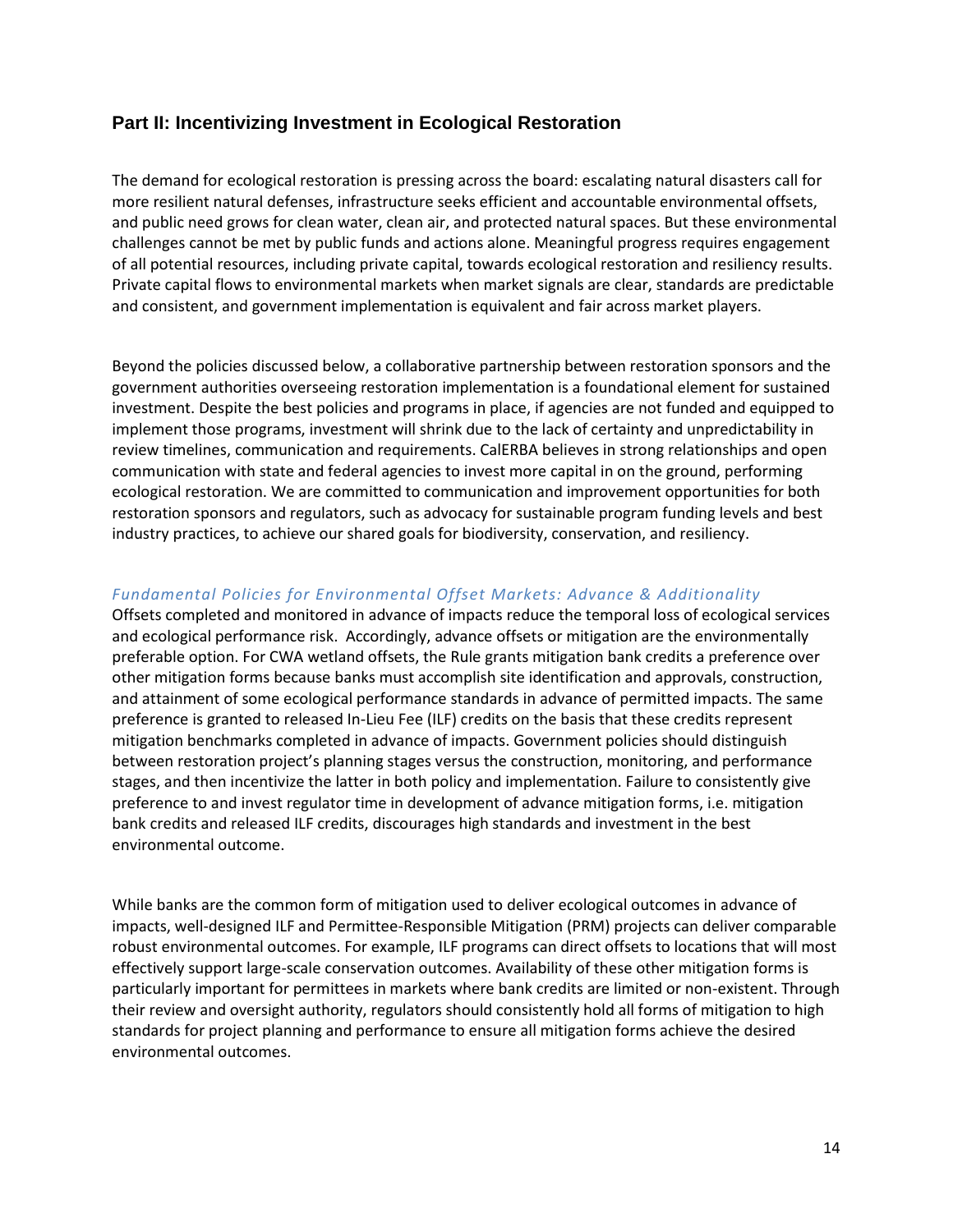Importantly, legislators and agencies should manage mitigation programs to ensure staffing and funding are sufficient to meet statutory timelines for review and implementation of advance mitigation, i.e. banks and released ILF credits. Otherwise, sponsors are disincentivized from investing in advance mitigation and more permittees will turn to mitigation options that are concurrent or after the time of environmental impact, which is worse for the environment and ultimately results in a larger administrative workload to oversee.

To effectively achieve a "no net loss" or other target goal for ecological benefits, mitigation must add quantifiable ecological function to the landscape beyond the identified baseline. When regulators approve a mitigation project that proposes to merely preserve or minimally enhance the landscape, it undercuts investment in more expensive mitigation endeavors to restore, connect or create new landscapes that generate ecological uplift. Consequently, preservation and minimal enhancement should typically be accounted for with greater mitigation-to-impact ratios and reserved for situations when restoration is impracticable or when preservation is complementary to a project with a primary focus on restoration.] As agencies trend towards multi-benefit mitigation policies, additionality concerns should also underscore the importance of intelligible crediting methodologies that clearly distinguish restoration values and avoid double counting mitigation measures.

### *Equivalency and Fairness in Government Implementation*

Since promulgation of the 2008 Compensatory Mitigation Rule, the wetlands mitigation market has enjoyed an investment influx and the national number of mitigation banks and ILF Programs has more than doubled. The corresponding increase in available advance mitigation credits benefits infrastructure projects because Clean Water Act permit processing time is typically 50% faster when readily available third-party credits are used versus other mitigation forms. While federal and state policies have established a framework for regulatory predictability, market potential is hampered by uncertain implementation and inconsistent application of policies' requirements and standards. In some regions, investment in banks and ILF programs is chilled due to unequal enforcement of standards across all forms of mitigation.

This equivalency issue is not just disruptive in the mitigation sector, but provides a lesson for incentivizing investment in other environmental offset markets as well. Regulators must hold all restoration forms under an offset program to equivalent compliance standards, otherwise market demand will shift to the lowest cost option permissible under the lowest enforced standard. As new restoration programs emerge for compliance with mitigation and other offset needs, it is crucial that these ventures are held to the same high standards and equivalent requirements as existing advance mitigation mechanisms, including measurable administrative and ecological performance milestones. Ultimately, restoration businesses need marketplace fairness where all restoration sponsors and project forms are treated with equal application of law and policy for predictable outcomes.

Viewed in another context, equivalency or parity is also essential for accountability in mitigation and other offsetting programs. CalERBA strongly supports the long-standing national goal of "no net loss" of aquatic resources, which is fulfilled when the amount of mitigation or offset required is commensurate to the scale of the impact and loss of ecological function. Specific amount calculations are typically implemented through the specific methodologies and ratios established for impacts to the protected